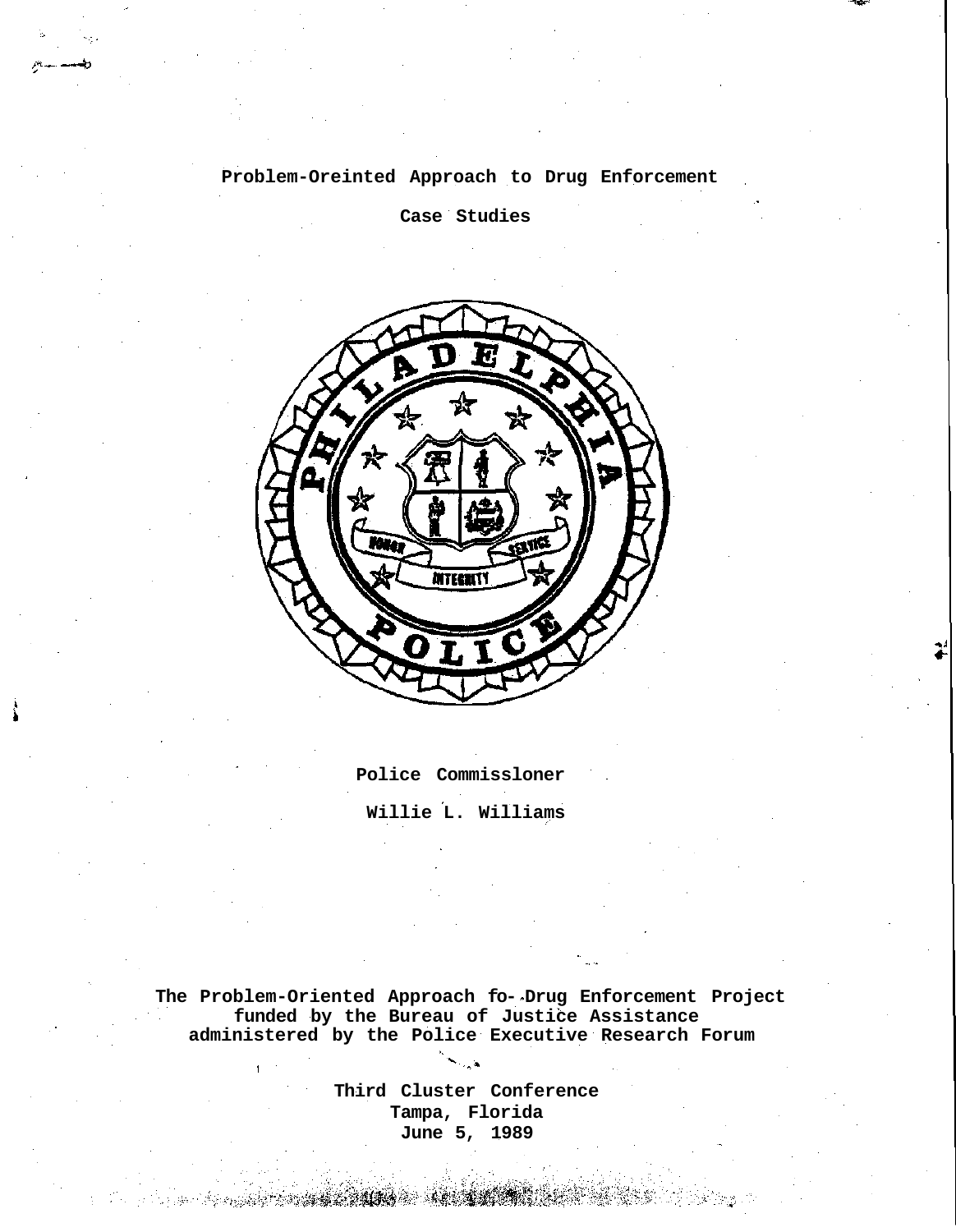## Queen village: Project D.o.E.

In December of 1987, Inspector Edward McLaughlin, Commanding Officer of South Police Division, announced a plan to form an active partnership with Queen Village<br>neighborhood. The purpose of the-partnership is to-bring The purpose of the partnership is to bring police officers closer together with the community to identify and solve drug and crime related problems in the neighborhood. The Department dubbed the plan "Project D.O.E." because Queen Village neighborhood encompasses patrol-sectors D, 0, and E in the 3rd Police District (See Appendix B) .

Five uniformed patrol officers from the 3rd Police District are assigned to patrol sectors D, 0, and E, (Queen Village). These patrol officers are responsible for using their training in problem-solving techniques to go beyond responding or reacting to calls for service and incidents and address the underlying problem(s) that prompted the calls for service or incidents to arise. In October of 1988, the five patrol officers moved into a police mini-station located in Southwark Housing Plaza which is located in Queen Village. Mini-station facilities were provided by the Philadelphia Housing Authority.

Also assisting the five patrol officers are five narcotic officers, two detectives, and a crime analysis officer. The narcotic officers assist the patrol officers in making drug buys and serving warrants. The detectives conduct follow-up investigations on all robberies, burglaries and thefts committed in the neighborhood. The crime analysis officer plots crime and criminal activity patterns, and distributes the information to the officers and community in the form of crime bulletins.

Queen Village is a six-square block area in South Philadelphia. Queen Village is a neighborhood with many diverse communities that include: a thriving business community, an artesian community, a residential community, and a public housing community.

Queen Village is home to approximately 7,200 residents which comprise 21 percent (21%) of the 3rd Police District's resident population or about 0.4 percent (0.4%) of the city's 1.6 million population. In 1980, there were 3,381 households in Queen Village. The resident population is approximately 52 percent (52%) white, 46 percent (46%) black, and 8 percent (8%) are either of Asian or Spanish speaking origin.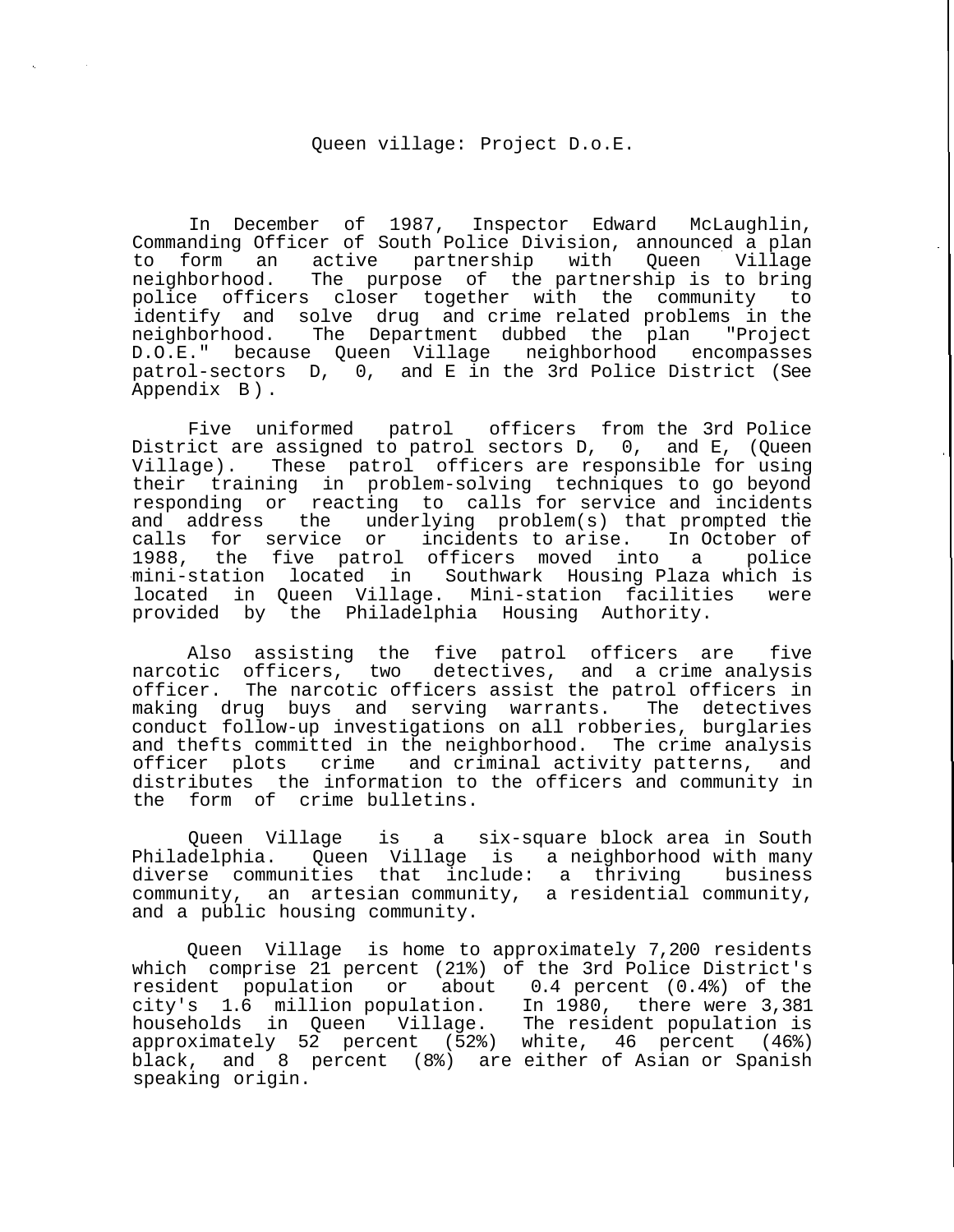South Street, which borders Queen Village on the north, is a bustling business district which draws daily crowds larger than 20,000. South Street is often compared to Greenwich Village in New York City or Bourbon Street in New Orleans because of its colorful street atmosphere and attraction for artists, musicians, and tourists. South Street offers an endless array of galleries, restaurants,<br>shops, live theaters, and night clubs. There are 413 live theaters, and night clubs. There are 413 commercial establishments currently operating along South Street and its immediate vicinity. At night, South Street comes alive with music and a steady stream of locals and tourists who come to stroll, browse, dine, party, cruise, and just "hang out."

Southwark Plaza, which borders Queen Village on the south, is one of Philadelphia's largest public housing developments. Southvark Plaza is operated by the Philadelphia Housing Authority (PHA). Southwark is an 886 unit development that consists of three (3) 25 story and twenty-six (26) two (2) and three (3) story buildings spread over 14.28 acres. With only 476 of the 886 units or 53 percent (53%) presently occupied due to reconstruction, Southwark Plaza has 1,445 residents, of whom 99 percent (99%) are black. Eighty-nine percent (89%) of the households in Southwark are headed by a female, of whom 58 percent (58%) have dependent children living at home. Children under 18 years of age make up 46 percent (46%) of all residents living in Southwark. The average age for a head of household in Southwark is 46 years. Elderly persons represent 9 percent (9%) of the resident population in Southwark. The average annual income for Southwark residents is \$6,400, of which residents spend on average \$1,669 a year for rent.

Although the diversity of communities has caused some relations problems in the past, there is a growing sense of community in Queen Village. There are, for example, several business and civic groups active in the neighborhood such as: the Queen Village Neighbors Association, the South Street Neighbors Association, the South Street Business Association, the Fourth Street Business Association, the Queen Village Town Watch, and the Southwark Tenant Council. In addition to the Queen Village Management Team, a South Street Task Force has been established to specifically address problems confined to South Street. Clearly, Queen Village is rich with capable and willing community organizations prepared to tackle the drug, crime, and disorder problems in the neighborhood.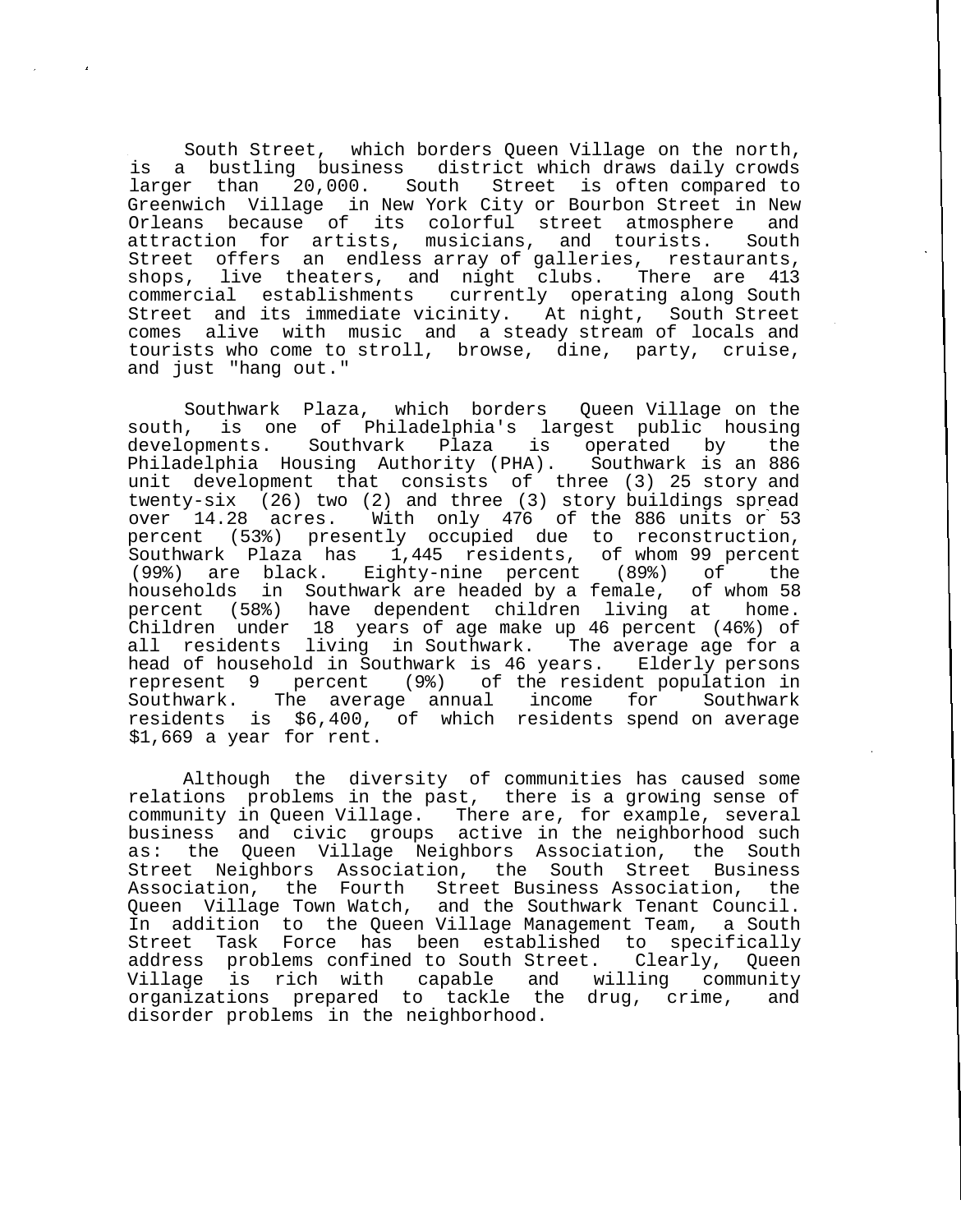The "Pipe House" at 1040 Randolph Street

Located within Queen Village, the 1000 Block of Randolph Street is a residential area comprised of twenty-two (22) homes. Randolph Street is the latest block in the neighborhood to experience revitalization or gentrification. Architecturally, Queen Village has a wide variety of 18th century style homes and buildings. Many of the older homes are being purchased and renovated either by developers or young married professionals. The 18th century style home sell for upwards of \$150,000 to \$400,000.

All of the homes on Randolph Street are either occupied or undergoing renovation, with the exception of one vacant<br>house located at 1040 Randolph. Unsecured and easily house located at 1040 Randolph. Unsecured and easily accessible for entry, drug dealers operating nearby began directing their customers to the vacant house. The buyers were using the vacant house as a place to smoke their crack. Word soon spread In the area about the "pipe house." As a result, the police department received 37 complaints (via 911) from residents in the area between January and March 1989, The complaints included such things as sanitation problems, litter, trash, abandoned vehicle, disturbances, and loud noise during the night, in short, the conditions of the block had deteriorated. In addition, there was increased concern for the potential of fire on the block due to smoking the crack in pipes. Residents had become concerned for their personal safety. The restaurant at the end of the block sustained a sharp decline in business due to fear among area residents. Many residents reported to the police that they were afraid to come outside their homes because of the drug users at 1040 Randolph.

Sergeant Fred Carbonara of the 3rd Police District began to look into the problem in February 1989. He immediately arrested two (2) drug dealers operating nearby, but this had little impact on the problem. Sgt. Carbonara then turned his attention to the vacant house itself. He soon discovered that the owner of the house had recently died, and the house had been left to family members. Further inquiries revealed that the decedent's daughter was most anxious to cooperate with the police to solve the problem. The daughter had been trying to sell the house, but two local real estate firms had dropped their listing of the house because real estate agents were afraid to show the house to perspective buyers.

The new owner (daughter) agreed to have the property resecured. She had done this twice before. With Sgt. Carbonara present for protection, a construction crew properly secured the vacant house. sgt. Carbonara and other block residents contacted the realtor to pledge their support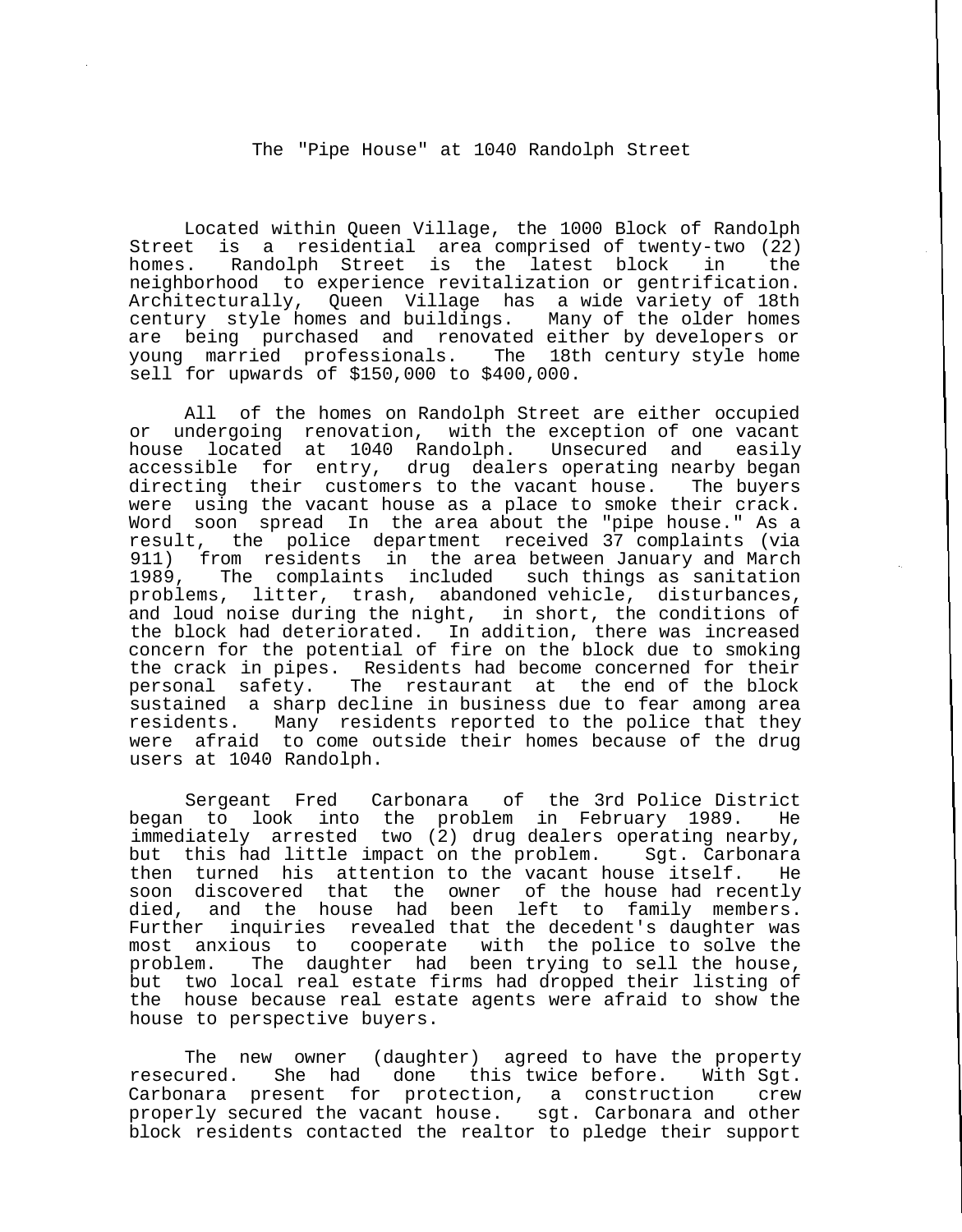in keeping the house secured until it could be sold. Sgt. Carbonara has provided increased patrol to the area, and area residents have become an ever present "watching eye" in the community.

The house is now listed for sale by a realtor, and has vast customer potential because of the area. The residents and restaurant owner have felt an immediate relief and the overall quality of life on this block has dramatically improved.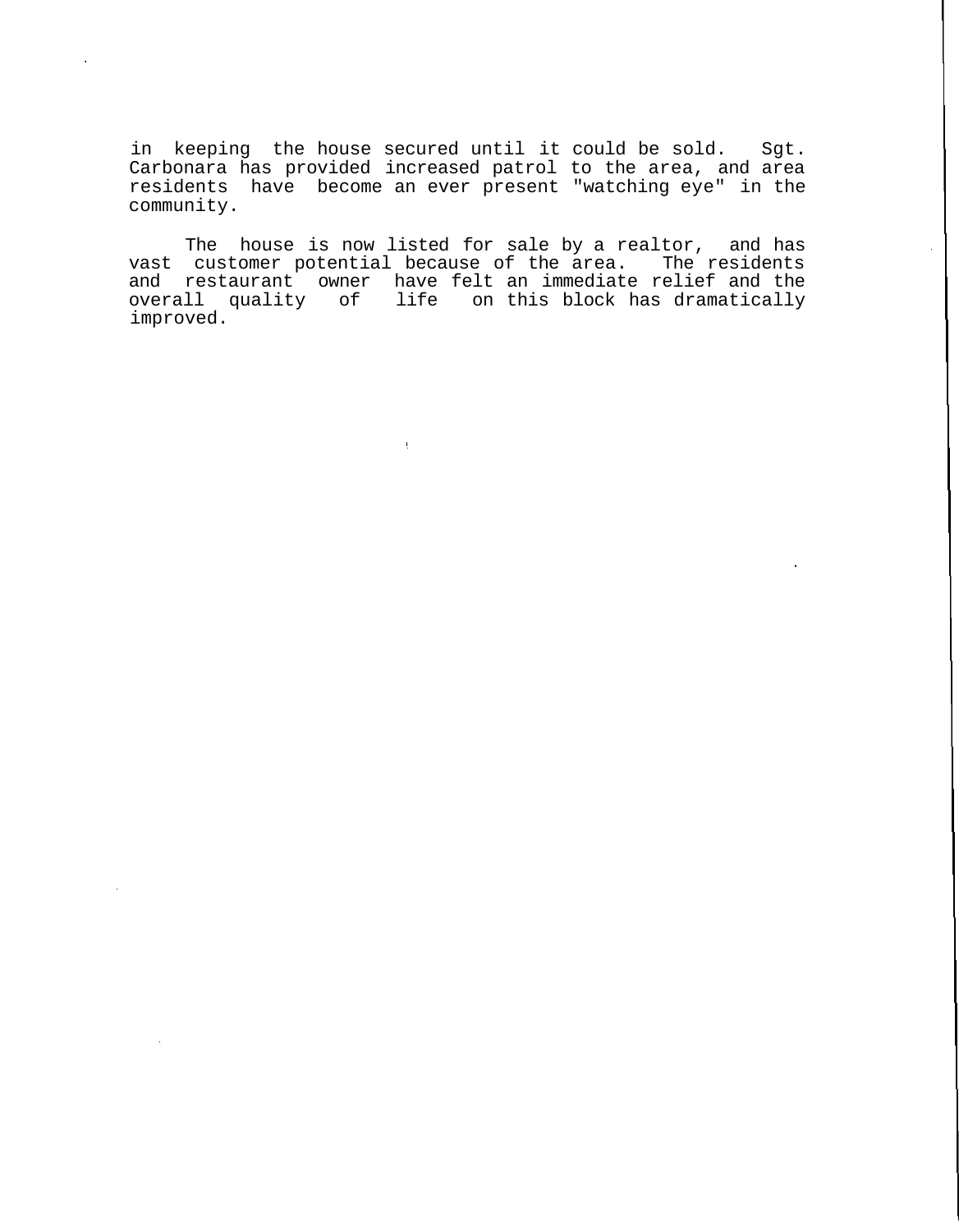## Cleaning Up Queen Village

Although crime and drug trafficking are primary concerns, Philadelphia Police Officers and concerned residents of Queen Village recognize that the physical condition and appearance of the neighborhood are equally important. That is, the physical environment or condition of the neighborhood is linked, albeit either directly or indirectly, to such problems as crime, drug trafficking, and fear in the community. Thus, improving the environment may lead to a reduction of such problems in the neighborhood.

Using an environmental problem identification survey instrument, patrol officers assigned to the 3rd Police District Mini-Station in Queen Village conducted an environmental survey or physical assessment of the neighborhood. The survey instrument assisted officers in identifying and collecting descriptive information on the physical environment. For example, it helped officers identify environmental problems or so-called incivilities such as litter, graffiti, unkept lots, abandoned or dilapidated buildings, and abandoned vehicles. Through the environmental surveys, officers identified 20 abandoned vehicles, fifty abandoned or dilapidated buildings, seven blocks with serious litter problems, eleven blocks with serious graffiti problems, and five littered and junked vacant lots. officers also noted that six blocks had poor overhead street lighting either because the lights were broken or covered by overgrown trees.

Although patrol officers in Philadelphia routinely conduct similar environmental surveys (known within the department as "Sunday Surveys" because officers conduct them on Sundays when calls for service are lower), patrol officers rarely address the problems themselves. Rather, the traditional practice is for patrol officers to simply document the problem and forward the information through the chain of command to the individual or outside agency responsible for resolving the problem. However, this practice has proven to be neither very efficient nor effective at resolving many of the neighborhood problems. In addition, patrol officers rarely use the environmental surveys as a data source or tool for identifying, analyzing, or explaining other neighborhood problems such as drug hotspots, crime prone areas, disturbance locations, or fear among neighborhood residents.

Patrol Officer George Blewitt, an eight year veteran of the department who is assigned to the 3rd Police District Mini-Station in Queen Village, has undertaken the responsibility of responding to many of the problems identified in the environmental surveys. Officer Blewitt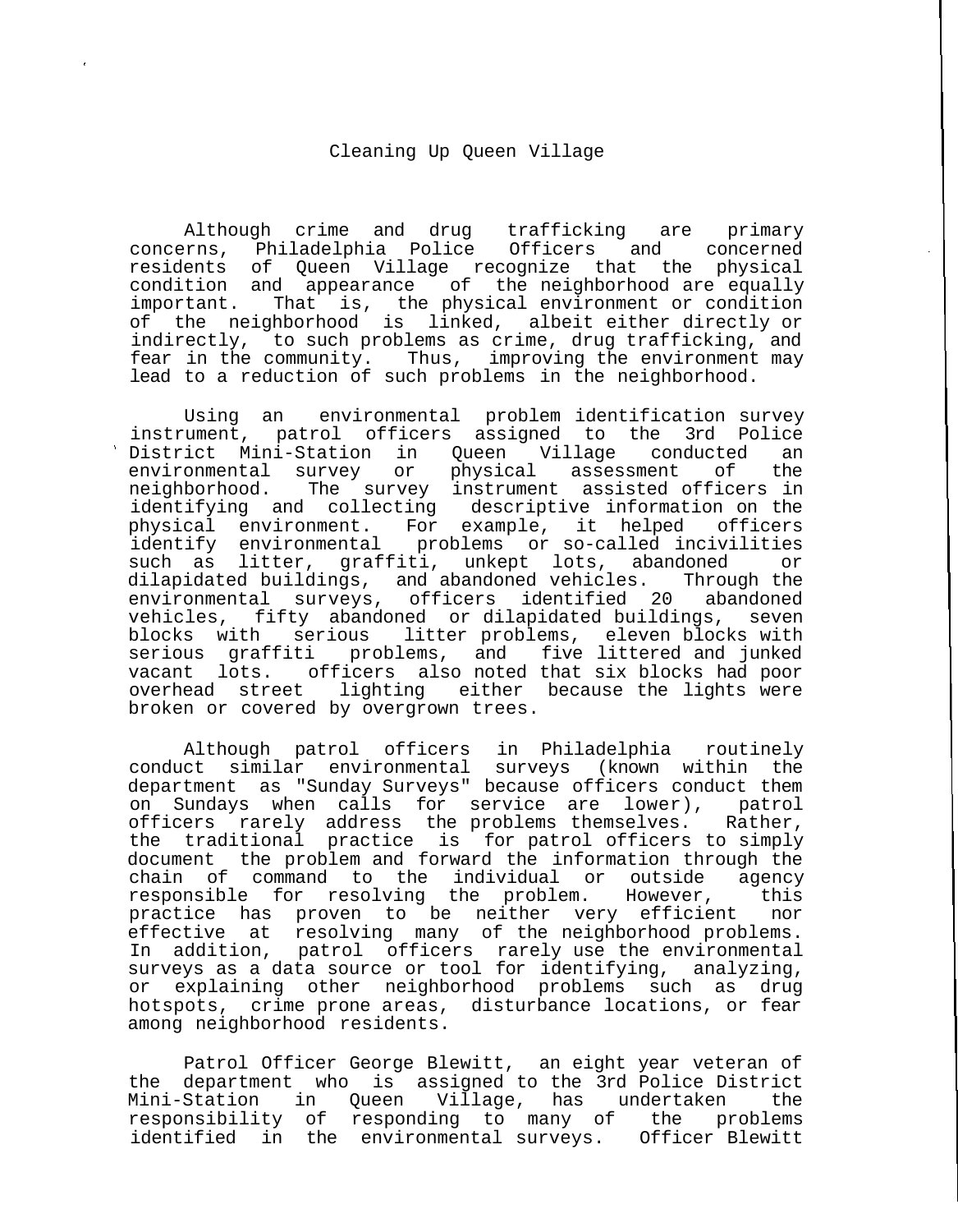has begun working on removing abandoned vehicles, securing or demolishing abandoned or dilapidated buildings, and cleaning vacant lots.

Officer Blewitt's first task was removing abandoned vehicles from the neighborhood. Blewitt believes the abandoned vehicles are problematic for several reasons: they detract from the overall appearance of the neighborhood, they tend to collect litter, trash and other junk, they attract rodents and other animals, they take up valuable parking spaces, they provide drug dealers with a place to hide their drugs, they are a safety hazard for playing children, they are considered a nuisance by residents, and they convey a lack of community concern, pride, and control over the neighborhood.

To remove an abandoned vehicle from the neighborhood, Officer Blewitt records the vehicle's identification number<br>and location, and reports it to Abandoned Auto Officer and location, and reports it to Abandoned Auto Officer Dominic Candito of the 3rd Police District. examines the vehicle and identifies the owner of the vehicle through the state's Bureau of Motor Vehicles (BMV). Candito notifies the vehicle owner by certified mail that he or she has 30 days to remove or repair the vehicle. If the vehicle is considered a safety hazard, it may be removed before 30 days. If the owner fails to resolve the problem, Officer Candito places a work order requesting that the vehicle be removed by one of several private salvage companies hired by the city to remove abandoned vehicles. Officer Candito then sends the owner a summary ticket (via certified mail) for abandoning the vehicle. The cost of the ticket covers expenses incurred by the city for removing the abandoned vehicle.

Between December 1988 and April 1989, Officer Blewitt had identified 32 abandoned vehicles for removal from Queen Village. Together, Officers Blewitt and Candito have been successful in removing all 32 abandoned vehicles from the neighborhood. Although it generally takes 30 to 60 days to resolve an abandoned vehicle problem, Officers Blewitt and Candito have been successful in having many of the abandoned vehicles removed within 30 days or in about half the time by doing follow-ups with the vehicle owners and salvage companies.

In addition to identifying and removing abandoned<br>les from the neighborhood, Officer Blewitt had vehicles from the neighborhood, Officer Blewitt had identified through personal observation and complaints from other officers an abandoned and dilapidated house in serious need of a response. The house was located in the middle of a drug infested and crime prone block strewn with litter and trash. Large crowds gather almost daily on the block to "hang out," drink, and buy drugs.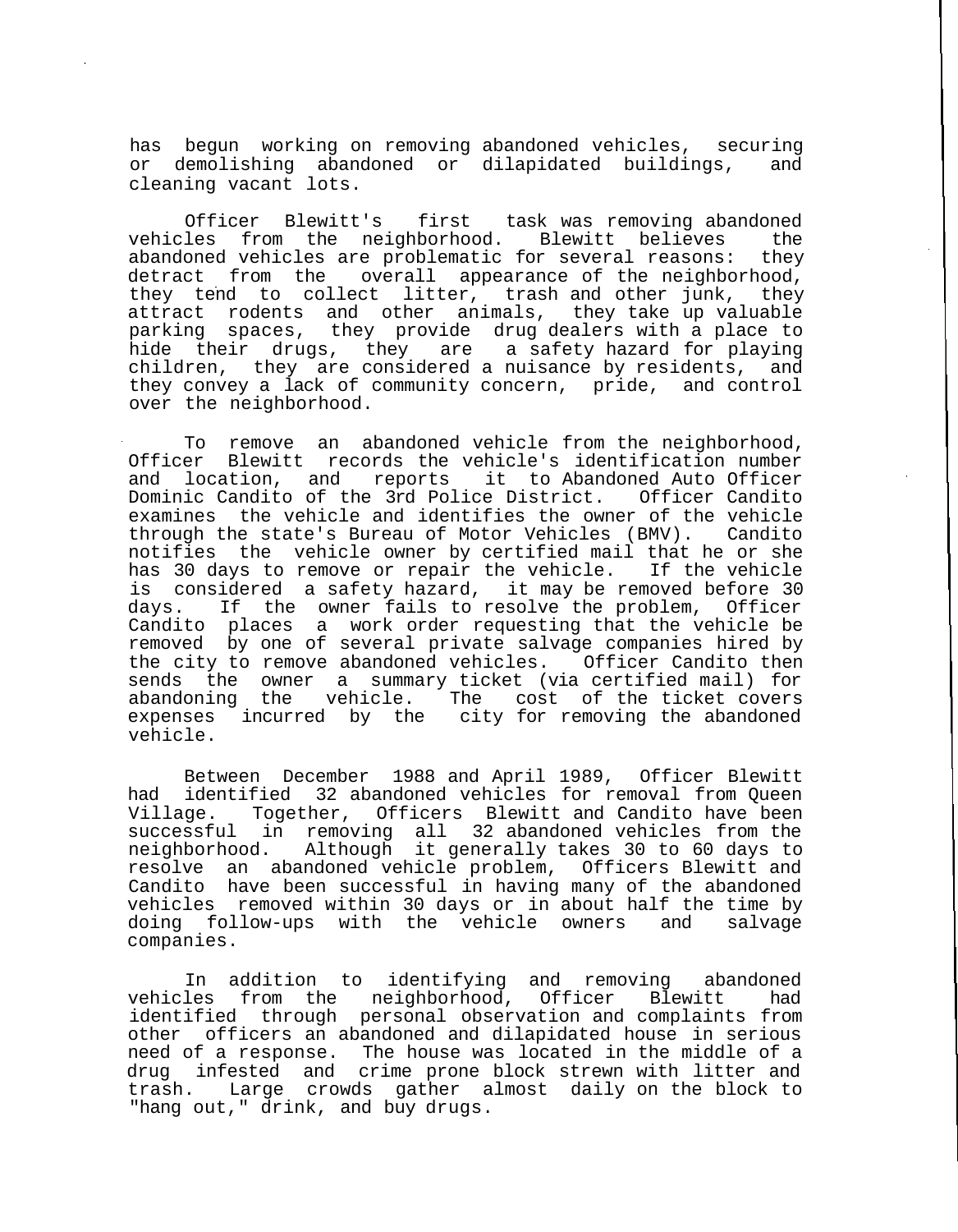The abandoned house had become so dilapidated that it had become a safety hazard to passersby and playing children. The front door had fallen from its hinges, bricks were falling down on the sidewalk, floors and vails inside had collapsed. Officer Blewitt had on several occasions observed children running from the house as he passed by in his patrol car. He also noticed evidence of drug use inside the abandoned house such as burnt bottle caps, broken glass vials, and marijuana cigarette butts.

On January 13, 1989, Officer Blewitt contacted the city's Licenses and Inspection Department (L & I) about the abandoned house. L  $\&$  I inspects buildings and enforces building code violations. L  $\&$  I looked into the problem, building code violations. L & I looked into the problem,<br>and concluded that the building was too dilapidated and the building was too dilapidated and unsafe to secure through ordinary measures such as boarding it up with tin or bricks. Rather, the building would have to be demolished. L & I attempted to notify the owner of the building about the problem. The owner generally has 30 days to respond before action is taken against the property. The owner however could not be located. A record check by L & I showed that the owner of the building owed almost \$3,000 in real estate taxes dating back to 1981.

Since the house had to be demolished,  $L \& I$  turned the problem over to the city's Contractual Services Department who hires wrecking companies. To follow up on the problem, Blewitt contacted Bob Soblive, Director of Contractual Services. Soblive informed Blewitt that his office would have to seek bids from several wrecking companies before the building could be demolished. On March 15, 1989, Contractual Services accepted a bid from a wrecking company. By March 20, the wrecking company had begun demolishing the building. Within the week the building and been demolished and the lot had been cleaned of most of the debris.

In addition to the abandoned house, Officer Blevitt had L & I look into the problem of a litter strewn lot which is located on the same block as the abandoned building. The lot was an eyesore and nuisance to the community. L & I examined the vacant lot along with the abandoned building in January, 1989. L & I agreed with Blewitt that the lot was in serious need of cleaning. A record check by L & I showed that the city owned the vacant lot. Because the lot needed cleaning, L & I referred the problem to the city's Clean and Seal Department. Officer Blewitt followed-up the problem in March by contacting Mr. Jim Grundy, who oversees the Clean and Seal Department. Blewitt learned from Grundy that because the lot posed no immediate danger to the community it would be put on a list where it could take eight to nine<br>months before the lot can be cleaned. In the meantime, months before the lot can be cleaned. Officer Blewitt continues to pursue other means for cleaning the lot such as having area residents conduct a neighborhood clean-up.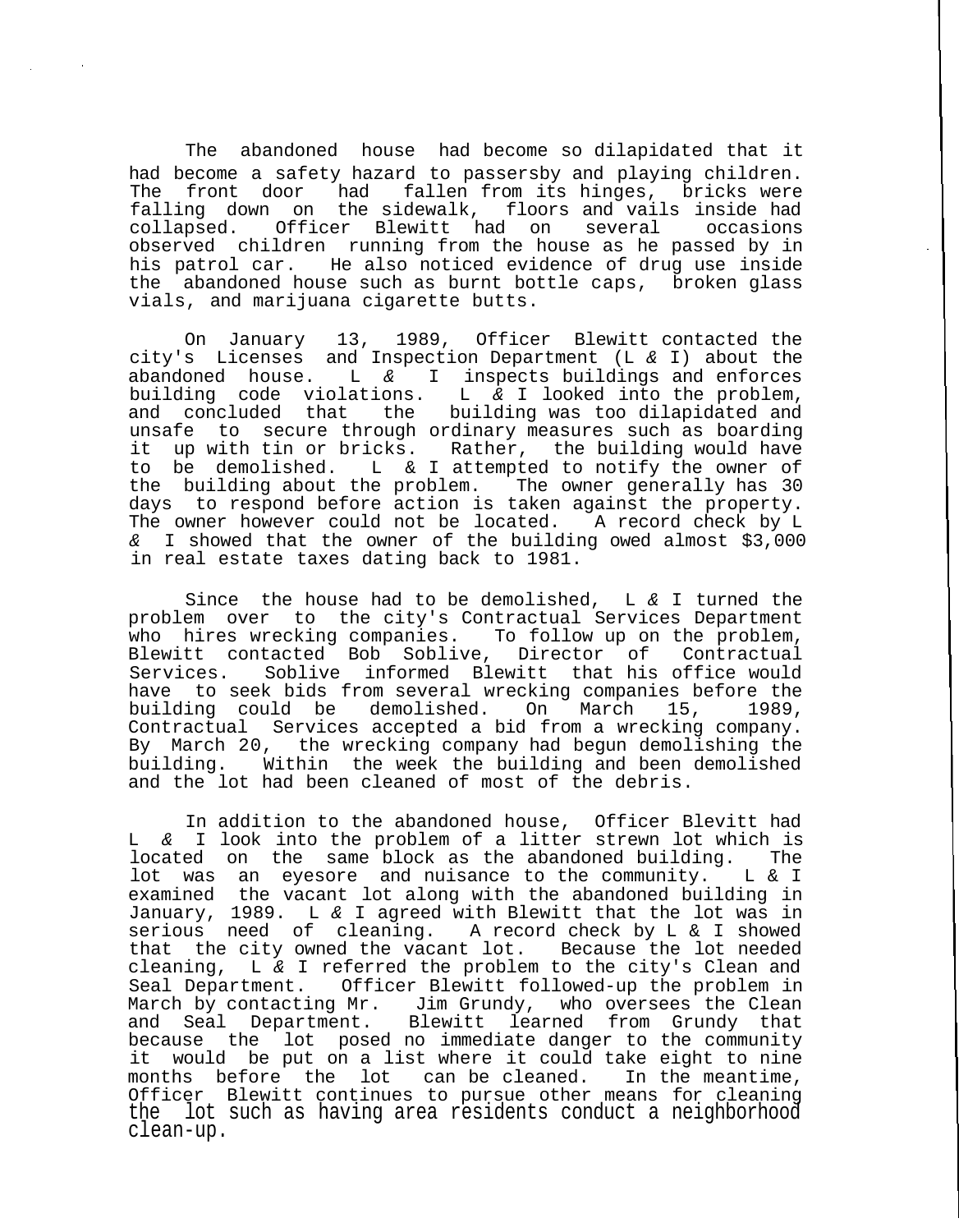Although no formal survey or evaluation has been conducted, Officer Blewitt reports that residents are pleased with the much needed physical improvements in the neighborhood. Recognizing the importance of improving the physical environment and condition of the neighborhood, Blewitt continues to monitor old environmental problems or incivilities as well as respond to others.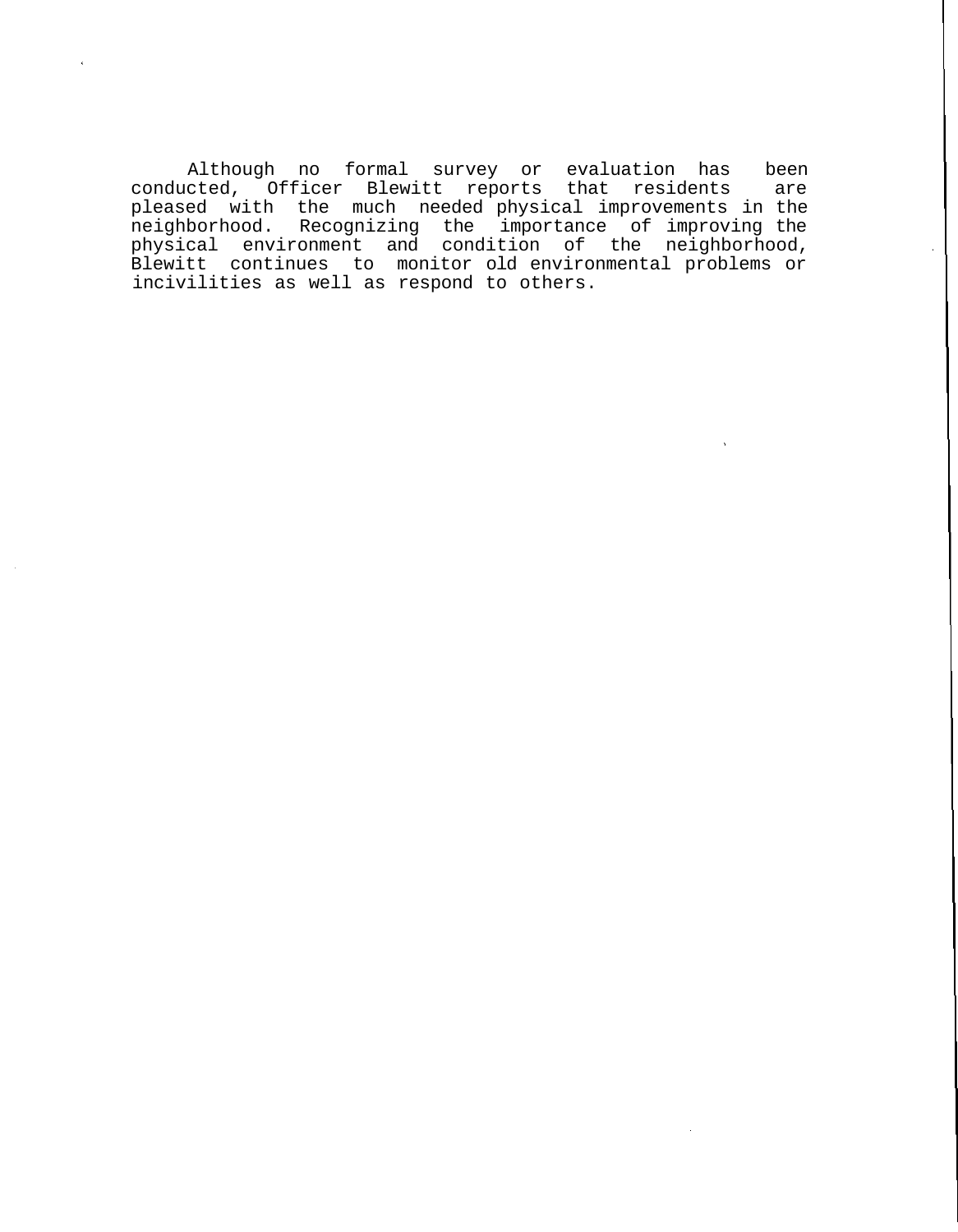## **Thefts from vehicles in Queen village**

Thefts from vehicles present a serious crime in Queen Village. In 1988 for example, thefts from vehicles comprised 35 percent (35%) of all serious (Part I) crimes in the neighborhood. In 1988, there were 142 reported thefts from vehicles. So far this year (January through May), 116 thefts from vehicles have been reported to the police. Thefts from vehicles are up 87 percent (87%) over this time last year. The average loss of property from each theft is \$613. The loss of property this year may exceed \$240,000, not counting unreported thefts and damage done to the vehicles.

Officer Karen Alba has been assigned the responsibility to analyze and respond to the problem of thefts from vehicles in Queen Village. As part of her analysis, Officer Alba has plotted crime patterns by time of day, day of week, week of month, and location. She has also interviewed victims in an effort to gather additional information about the method of entry, the type of property stolen, security measures taken, and reasons for parking in the location. She has also gathered information on likely offenders, and she has interviewed a local repeat offender.

From her analysis, Officer Alba has learned for example that most of the thefts from vehicles have been committed on Monday nights. However, a sizable number have been committed on different days and at different times. In addition, Alba has noticed that many of the thefts were committed during the third week of each month (January through May). She believes this could be either a coincidence or perhaps it has something to do with available money running low by the middle of the month. She has also found that the location of thefts vary from day to day, week to week, and month to month. Given that the neighborhood is relatively small ( 6 square blocks), all areas of the neighborhood have experienced thefts from vehicles.

Thinking that offenders may be selecting certain types of vehicles or targets, Alba has looked into other potentially contributing factors such as characteristics of the vehicle, the method of entry, and the type of stolen property. She has found for example that the type of vehicles vary widely. Likewise for victims, there does not appear to be any connection with the age, race or sex of the victim (driver of the vehicle). Most of the victims or vehicle owners were neighborhood residents. Of the 116 thefts from vehicles, all but 40 involved local neighborhood<br>residents. The 40 outsiders were either visiting family or The 40 outsiders were either visiting family or friends, or shopping in one of the many stores in the neighborhood. None of the victims worked in the area.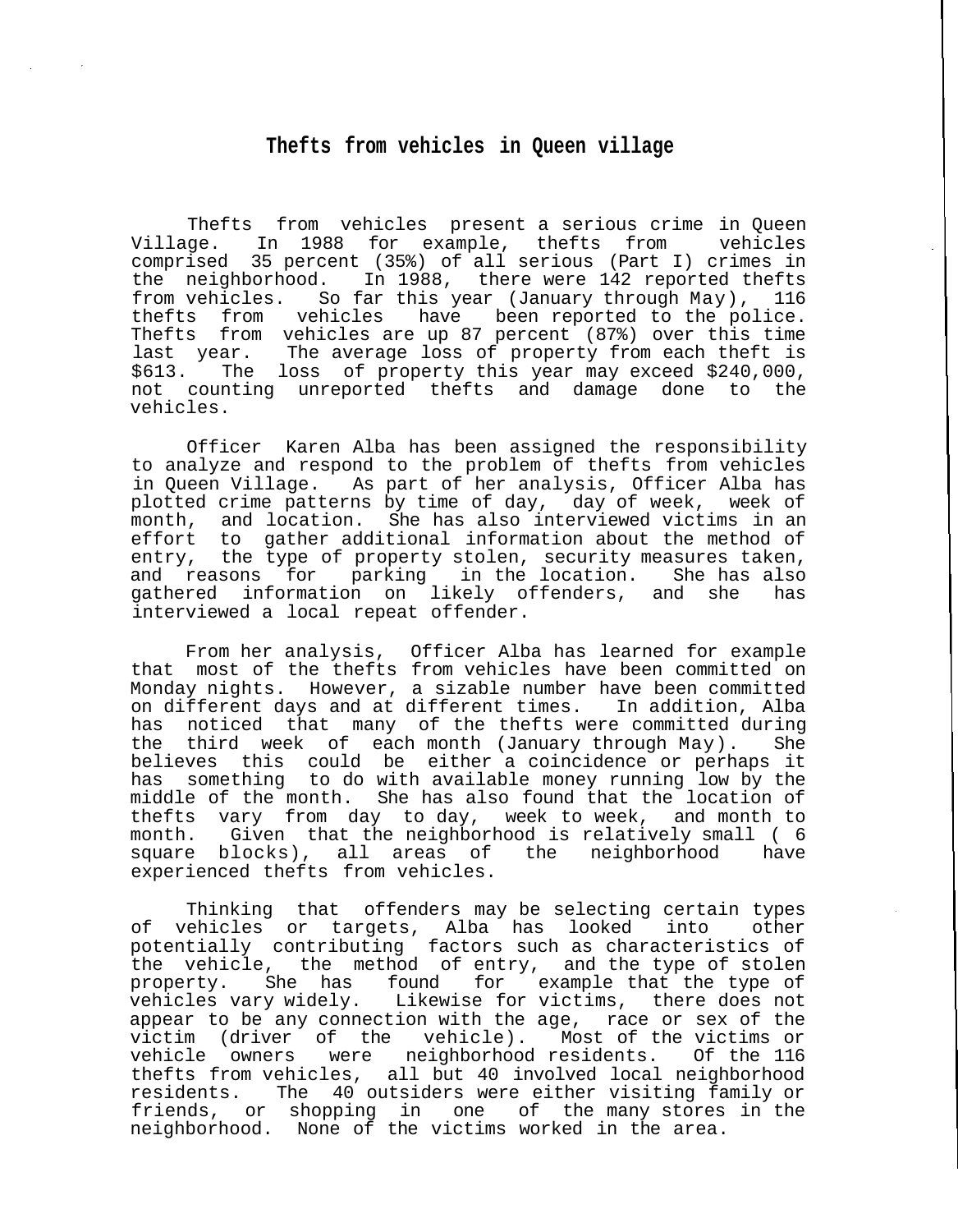The most common method of entry involved breaking the window, generally on the sidewalk side of the car. Almost all of the vehicles in Queen Village are parked on the street as opposed to private drives or garages. With approximately, 7,200 residents and several thousands of visitors in the neighborhood each day, the number of vehicles on the streets is exceptionally high. In addition, no tools or instruments used to break the windows were ever found at the scene.

Many of the victims interviewed by Alba have reported leaving the property in "plain view." Although many victims readily admitted that it was their own fault for being victimized, most wanted more or better police protection. However, very few of the vehicles had security alarms. The type of stolen property varied. During the winter, most of the stolen property included clothing. Now that the weather is warm and construction is underway in the neighborhood, much of the stolen property includes tools. Other types of stolen property include radios, stereos, auto parts, cameras, briefcases, and small change.

Having analyzed the problem, it appeared that most of the thefts from vehicles were merely crimes of opportunists. There were few patterns or clues to suggest a likely time, area, or target where officers could direct their attention. Recognizing that she needed to learn more about the offenders in the area. Alba compiled a list of likely suspects. But again, this information has been of limited use.

Having discussed the problem with her supervisor, Sergeant Frank McFillin, he suggested that she go right to the source of the information - an offender. with the support of her supervisor and approval of her captain and other detectives, she interviewed a long time neighborhood offender who had been arrested three times in April for thefts from vehicles. The offender is a 37 year-old male resident of Southwark Plaza where he lives with his mother and other siblings.

With the promise of immunity, the offender agreed to discuss his methods and reasons for committing thefts from vehicles. His reason was an addiction to crack cocaine. For him, committing thefts from vehicles was the only way of supporting a \$1,500 a week crack habit. Prior to his crack addiction four years ago, he held a steady good paying job with the city's Sanitation Department. After working with them for over 10 years, he was fired in 1987 because his crack addiction had caused him to miss too much work. A criminal record check shows that he has been arrested 13 separate times since 1970 for various types of property offenses and drug charges.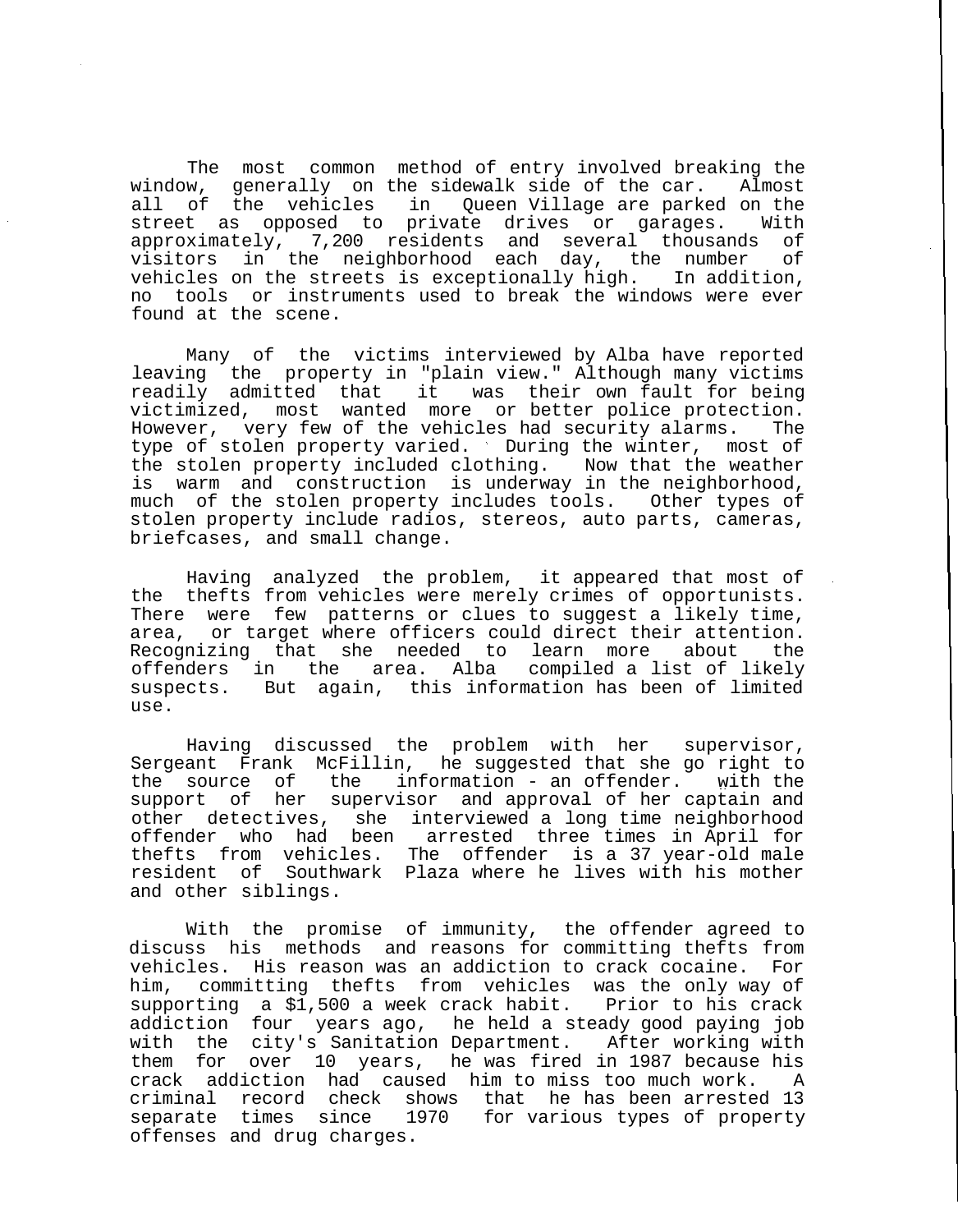|                                                                                                                                                                                                                                    | DRUGS<br>ocation: <i>URBAN NEICH BORNOOS</i><br><b>Location of Effort:</b>     | Problem-Solving Project Review Form         | <b>Program not P-S:</b> | Chapter : Yes Possibly No $X'$<br>Worth a Mention: $Yes$ $\overline{1}$ No $\overline{1}$<br>Follow Up Recommended: Yes / No __<br><b>Program not P-S:</b><br>Contact: $T^{\Lambda}y$ $\overline{\mathcal{J}\epsilon\mathcal{A}\epsilon y}$ $\overline{\mathcal{P}}W/L\epsilon_{\ell}P}$<br><u>- v.o. Hollieter Local NARCETICS ANONYMICS GROUP IN CONSERVED NAMEL CONSERVED NAMEL CONSERVED IN CONSERVED OF REAL CONSERVED OF THE CONSERVED OF THE CONSERVED OF THE CONSERVED OF THE CONSERVED OF THE CONSERVED OF THE CONS</u> |
|------------------------------------------------------------------------------------------------------------------------------------------------------------------------------------------------------------------------------------|--------------------------------------------------------------------------------|---------------------------------------------|-------------------------|----------------------------------------------------------------------------------------------------------------------------------------------------------------------------------------------------------------------------------------------------------------------------------------------------------------------------------------------------------------------------------------------------------------------------------------------------------------------------------------------------------------------------------|
| <b>Agency</b>                                                                                                                                                                                                                      |                                                                                | $P_{W1}$ $P_{W1}$ $P_{W1}$ $P_{W2}$         |                         | State $\mathbb{R}^n$                                                                                                                                                                                                                                                                                                                                                                                                                                                                                                             |
| Urban/Suburban Problem _/___ Rural Problem                                                                                                                                                                                         |                                                                                |                                             |                         |                                                                                                                                                                                                                                                                                                                                                                                                                                                                                                                                  |
| Analysis: No Data $\frac{1}{\sqrt{2}}$ Some Data $\frac{1}{\sqrt{2}}$ Good Data $\frac{1}{\sqrt{2}}$                                                                                                                               |                                                                                |                                             |                         |                                                                                                                                                                                                                                                                                                                                                                                                                                                                                                                                  |
|                                                                                                                                                                                                                                    | <b>Additional Data Needed:</b>                                                 |                                             |                         |                                                                                                                                                                                                                                                                                                                                                                                                                                                                                                                                  |
| Exclusively Enforcement _________ Mostly Enforcement and not interesting ______<br>Strategies:<br>Some Enforcement but some other interesting strategies tried _______<br>Creative $\frac{1}{2}$ Good Collaborations $\frac{V}{2}$ |                                                                                |                                             |                         |                                                                                                                                                                                                                                                                                                                                                                                                                                                                                                                                  |
| None done<br>Assessment:<br>More data needed<br>Good data $\frac{1}{\sqrt{1-\frac{1}{2}}}\$                                                                                                                                        |                                                                                |                                             |                         |                                                                                                                                                                                                                                                                                                                                                                                                                                                                                                                                  |
|                                                                                                                                                                                                                                    | Suggested Data: (video, charts, photos, #'s, surveys, economic measures, etc.) |                                             |                         |                                                                                                                                                                                                                                                                                                                                                                                                                                                                                                                                  |
| Summary: Circle                                                                                                                                                                                                                    |                                                                                |                                             |                         |                                                                                                                                                                                                                                                                                                                                                                                                                                                                                                                                  |
| 1.                                                                                                                                                                                                                                 | Not Interesting                                                                | Somewhat Interesting                        |                         | Interesting                                                                                                                                                                                                                                                                                                                                                                                                                                                                                                                      |
| A Lot of Gaps<br>2.<br>Not Creative                                                                                                                                                                                                |                                                                                | Nicely Done But Some Gaps                   |                         | Well Done                                                                                                                                                                                                                                                                                                                                                                                                                                                                                                                        |
| 3.<br>Not Transferable<br>4.                                                                                                                                                                                                       |                                                                                | Somewhat Creative<br>Somewhat Transferrable |                         | <b>Creative</b><br>Transferrable                                                                                                                                                                                                                                                                                                                                                                                                                                                                                                 |
| 5.                                                                                                                                                                                                                                 | No Community Involvement Some Community Involvement                            |                                             |                         | Cafntgumty Involved                                                                                                                                                                                                                                                                                                                                                                                                                                                                                                              |
| 6.                                                                                                                                                                                                                                 | Not worth exploring further                                                    |                                             |                         | Sofiofo^entialI_(wQrjE«qrtoring further) High Potential (worth exploring further)                                                                                                                                                                                                                                                                                                                                                                                                                                                |

GOOD OR INTERESTING THINGS ABOUT EFFORT LES: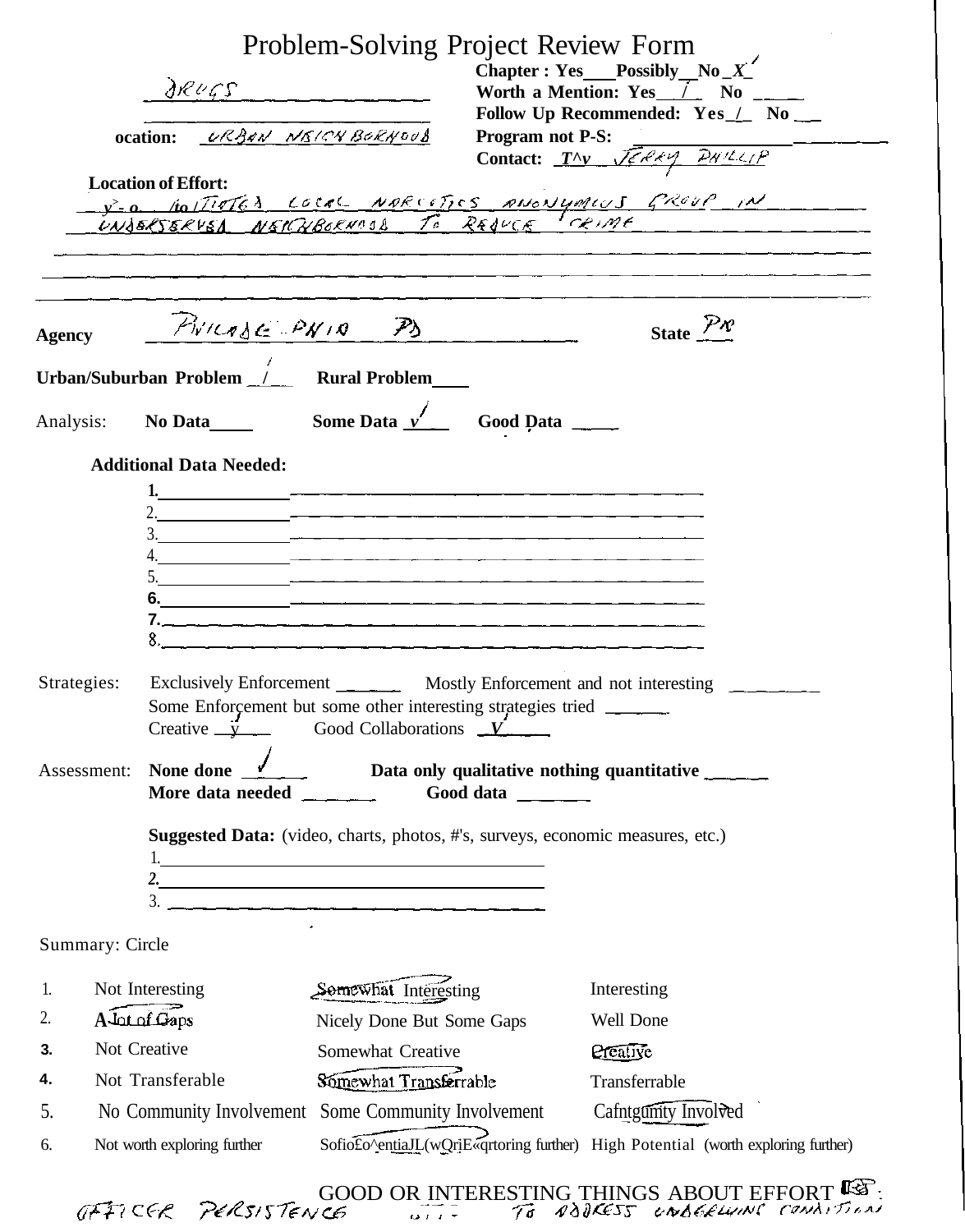As for his methods, Alba learned that he walked around the neighborhood almost daily looking for likely targets. One of the reasons he preferred committing thefts from vehicles over other types of crimes, such as burglary or robbery, was that he could see what he was getting for his efforts. She also learned that the time of day, day of week, week of the month, location, type of car, and type of property did not matter to him. When questioned about potential deterrents, he confessed that nothing really mattered with exception of witnesses. That is, he would not commit a theft if someone was outside. Alba also learned that he used a screwdriver as a lever to break the window which created very little sound. Within seconds, he could complete a theft and be on his way. She also learned that he would not commit more than one theft at time. Rather, his strategy was to make only one "hit" and then run. Alba also learned that he would he commit between 15 and 20 thefts from vehicles a week.

As for the stolen property, he would sell it to anybody looking for a good buy. He would find most of his buyers on the street. They were generally neighborhood residents. Some buyers were regular customers. As for the resale value of the stolen property, he would ask for 50 percent (50%) of the value. If he was unable to sell the stolen property, he would go to the drug dealers. He considered the drug dealers a last resort because they would only give him 10 percent (10%) of the value of the property. The dealers in turn will either keep the stolen property for themselves or they will resell it.

Most importantly. Officer Alba learned what it would<br>for him to stop committing the thefts. He believed take for him to stop committing the thefts. being drug free (off the pipe) is the answer to his successful rehabilitation.

Officer Alba is presently developing responses to the theft from vehicle problem in Queen Village. Some possible responses include: targeting repeat offenders for probation and parole violations, entry into a drug treatment program, community crime prevention workshops, media campaign, coordinated patrol between the police and neighborhood townwatch.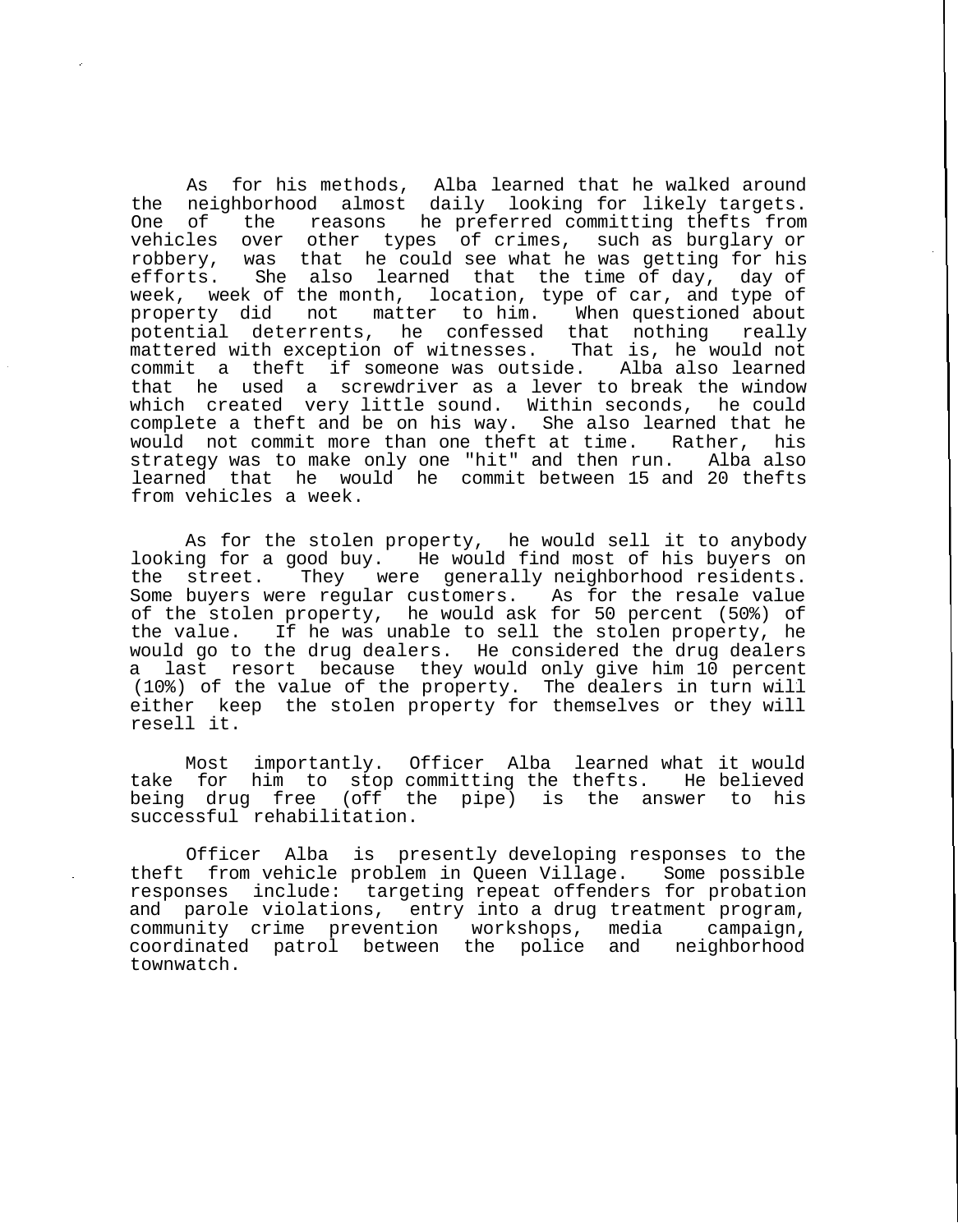## Narcotic Anonymous in Queen Village

In recent years, Queen Village has experienced serious crime problems as drugs have infested the neighborhood. In 1988, 407 serious (Part I) crimes were committed in Queen Village, amounting to a crime rate of 56 serious crimes per 1,000 residents, or 12 out of every 100 households were victimized by at least one serious crime. Although it is impossible to determine how many of these crimes were drug related, a recent study conducted by the Philadelphia Police Department showed that 70 percent (70%) of the offenders arrested for a serious crime tested positive for cocaine use.

As part of the department's problem-oriented policing project in Queen Village, Officer Jerry Philipp saw an opportunity to address the crime and drug abuse problems in<br>the neighborhood with a rather untraditional police the neighborhood with a rather untraditional response. Philipp believed that drug treatment programs could be used as an additional means for reducing crime and other drug related problems in the neighborhood. Based on his knowledge of the community, Philipp knew that very few drug treatment programs were available to residents in the community. For example, one nearby treatment center is a private sixty-six  $(66)$  bed facility that offers treatment for mental health, drug and alcohol abuse problems. The other drug treatment facility is a 20 bed unit in a nearby hospital. However like many treatment programs, they are expensive and have long waiting lists. Thus, these drug treatment programs were not always accessible to many area residents.

Having broadly defined the problem as drug abuse and a lack o£ drug treatment programs, Philipp's strategy was to develop and implement some type of drug treatment program or programs in the community. With support and encouragement from his supervisor Sergeant Frank McFillin, Officer Philipp started outlining a strategy in November 1988. To get a better understanding of community-based drug programs, he first talked to an Alcoholic Anonymous (AA) counselor. The AA counselor supplied him with books and<br>other literature on AA and various other types of other literature on AA and various other types of community-based treatment programs.

Officer Philipp also looked within the department to see what drug treatment programs were available. Although the department did not have any community-based drug treatment programs, he received some assistance from two members of the Philadelphia Police Department's Employee Assistance Program (E.A.P.). Officers Dennis Mongello and Bill Brennan of E.A.P. helped Philipp fine tune his ideas on selecting and implementing a community-based drug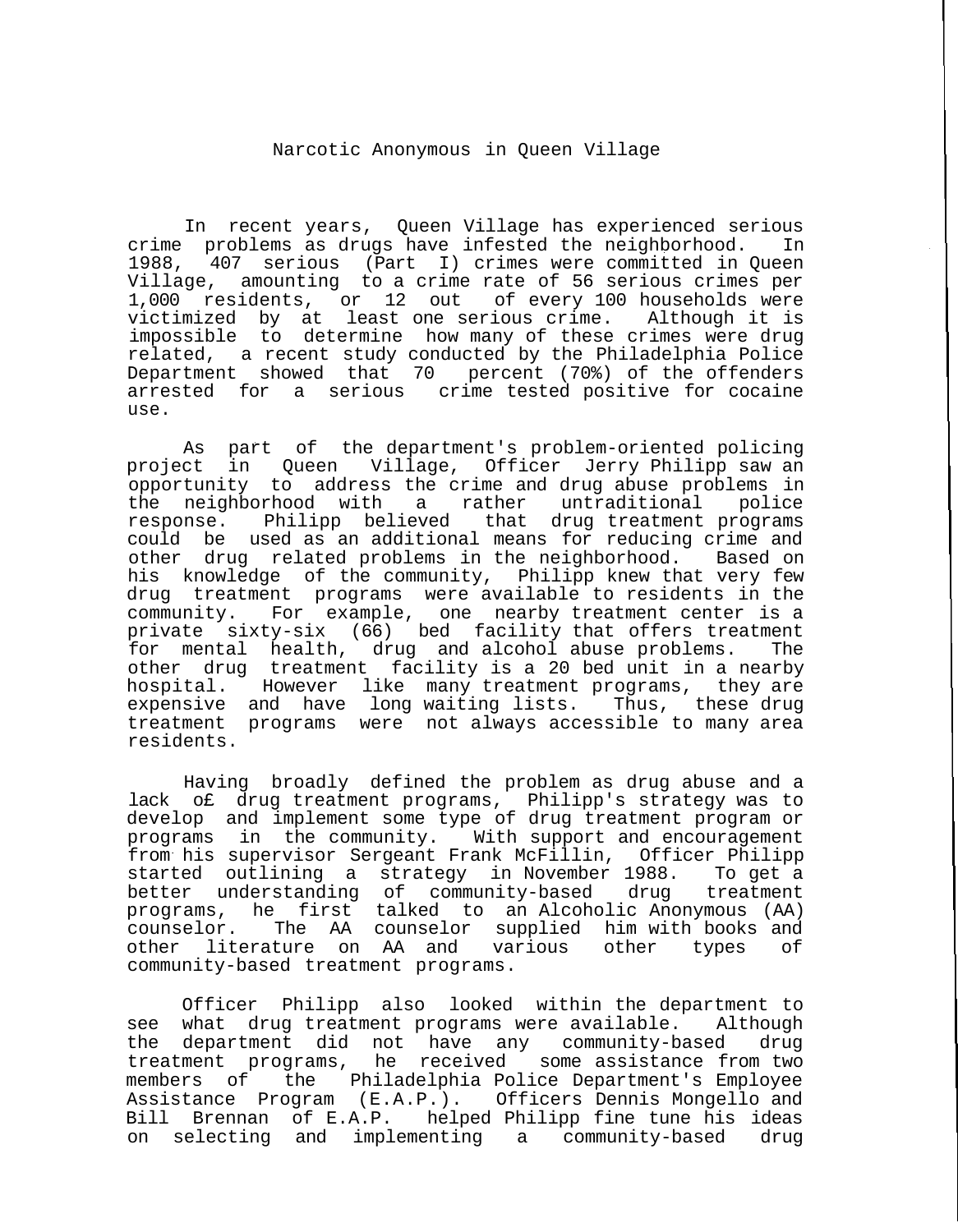treatment program. Together, they listed criteria that they thought were important for a successful treatment program. For example, the treatment program would have to be based on another proven program. It would have to be easily accessible and open to all neighborhood residents. The program would have to require little start-up costs and be self-supporting. To survive, the drug treatment program would have to provide a positive and lasting effect on the community. Narcotic Anonymous (NA) seemed to fit these criteria.

Philipp's next task was to learn more about Narcotic Anonymous. He tried calling a number listed in a local service directory. The number turned out to be a hotline, and the person operating the hotline was unable to direct him to a local NA representative. He also tried to find an address for a local NA office, but again he had no luck.

Feeling frustrated, he contacted E.A.P. for additional assistance. After networking through several people, Phllipp finally contacted an NA counselor. After learning of Philipp's intentions, the NA counselor agreed to starting up an NA program on the condition that Philipp provide a meeting place.

In December 1988, Officer Philipp turned to the housing authority manager of Southwark Plaza for a meeting place. Aware of the growing drug abuse problem in Southwark and the lack of treatment programs, the manager agreed to provide a room adjacent to the 3rd Police District Mini-Station which is located in Southwark Plaza.

The first NA meeting was held on January 7, 1989. Fifteen (15) people were in attendance at the meeting which was considered very good since the meeting was advertised by word of mouth only. Of the fifteen people in attendance, twelve (12) were neighborhood residents, and three (3) were residents of Southwark Plaza. Meetings are held every Saturday night. By the end of the first month, attendance had grown to 25. After five months, attendance has grown to 53 regular members.

Although Officer Philipp is not responsible for overseeing the NA program, he continues to monitor its progress every week. An NA meeting has been held every Saturday night between January 7, and May 27. There has not been a single complaint against the group. In gratitude, members of the NA program have offered to pay the Philadelphia Housing Authority for their use of the meeting room.

Although it is hard to say whether the NA program has reduced crime or other drug related problem in the community, it can be said that the NA program has had a